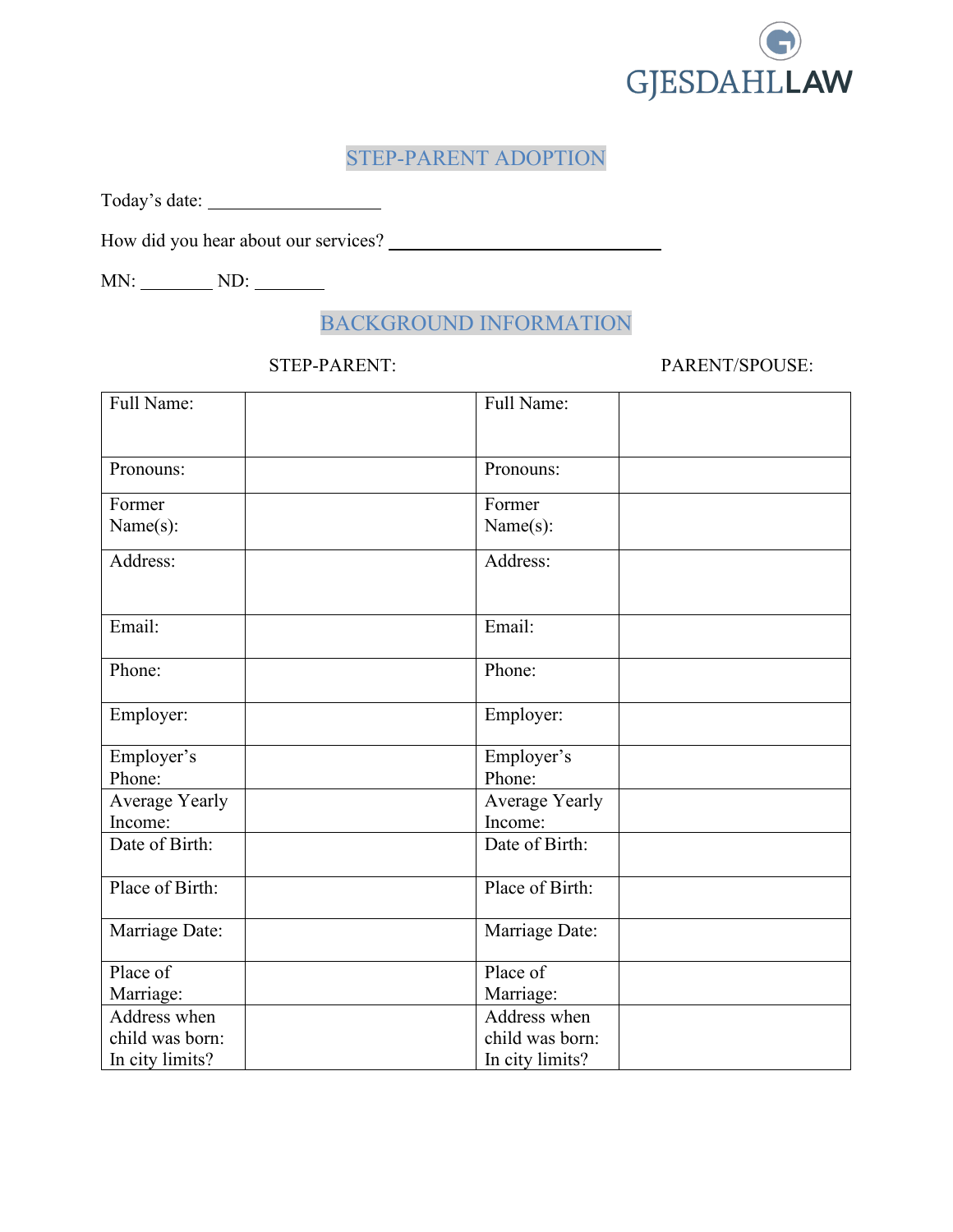# STEP-PARENT

| How long have you known the child?<br><u>Letting</u> the contract of the child of the child of the contract of the child of the contract of the child of the child of the child of the child of the child of the child of the child o  |               |  |  |  |
|----------------------------------------------------------------------------------------------------------------------------------------------------------------------------------------------------------------------------------------|---------------|--|--|--|
| How long have you known your spouse?<br><u>Letter and the contract of the set of the set of the set of the set of the set of the set of the set of the set of the set of the set of the set of the set of the set of the set of th</u> |               |  |  |  |
|                                                                                                                                                                                                                                        |               |  |  |  |
| Do you have other children (Name/DOB/Other parent)?_____________________________                                                                                                                                                       |               |  |  |  |
|                                                                                                                                                                                                                                        |               |  |  |  |
| Why do you want to adopt?                                                                                                                                                                                                              |               |  |  |  |
| ,我们也不会有什么。""我们的人,我们也不会有什么?""我们的人,我们也不会有什么?""我们的人,我们也不会有什么?""我们的人,我们也不会有什么?""我们的人                                                                                                                                                       | <b>SPOUSE</b> |  |  |  |
|                                                                                                                                                                                                                                        |               |  |  |  |
|                                                                                                                                                                                                                                        |               |  |  |  |
| Place of signing: City: __________________County: _______________________State: ______________________________                                                                                                                         |               |  |  |  |
|                                                                                                                                                                                                                                        |               |  |  |  |
| Do you have other children (Name/DOB/Other parent)?_____________________________                                                                                                                                                       |               |  |  |  |
|                                                                                                                                                                                                                                        |               |  |  |  |
|                                                                                                                                                                                                                                        |               |  |  |  |
|                                                                                                                                                                                                                                        |               |  |  |  |
|                                                                                                                                                                                                                                        | CHILD         |  |  |  |
| Current Name: Name and Second Current Name and Second Current Name and Second Current Name and Second Current Name and Second Current Name and Second Current Name and Second Current Second Current Second Current Second Cur         |               |  |  |  |
|                                                                                                                                                                                                                                        |               |  |  |  |
|                                                                                                                                                                                                                                        |               |  |  |  |
| Place of birth: City: County: County: State:                                                                                                                                                                                           |               |  |  |  |
| New Name: New Name:                                                                                                                                                                                                                    |               |  |  |  |
|                                                                                                                                                                                                                                        |               |  |  |  |